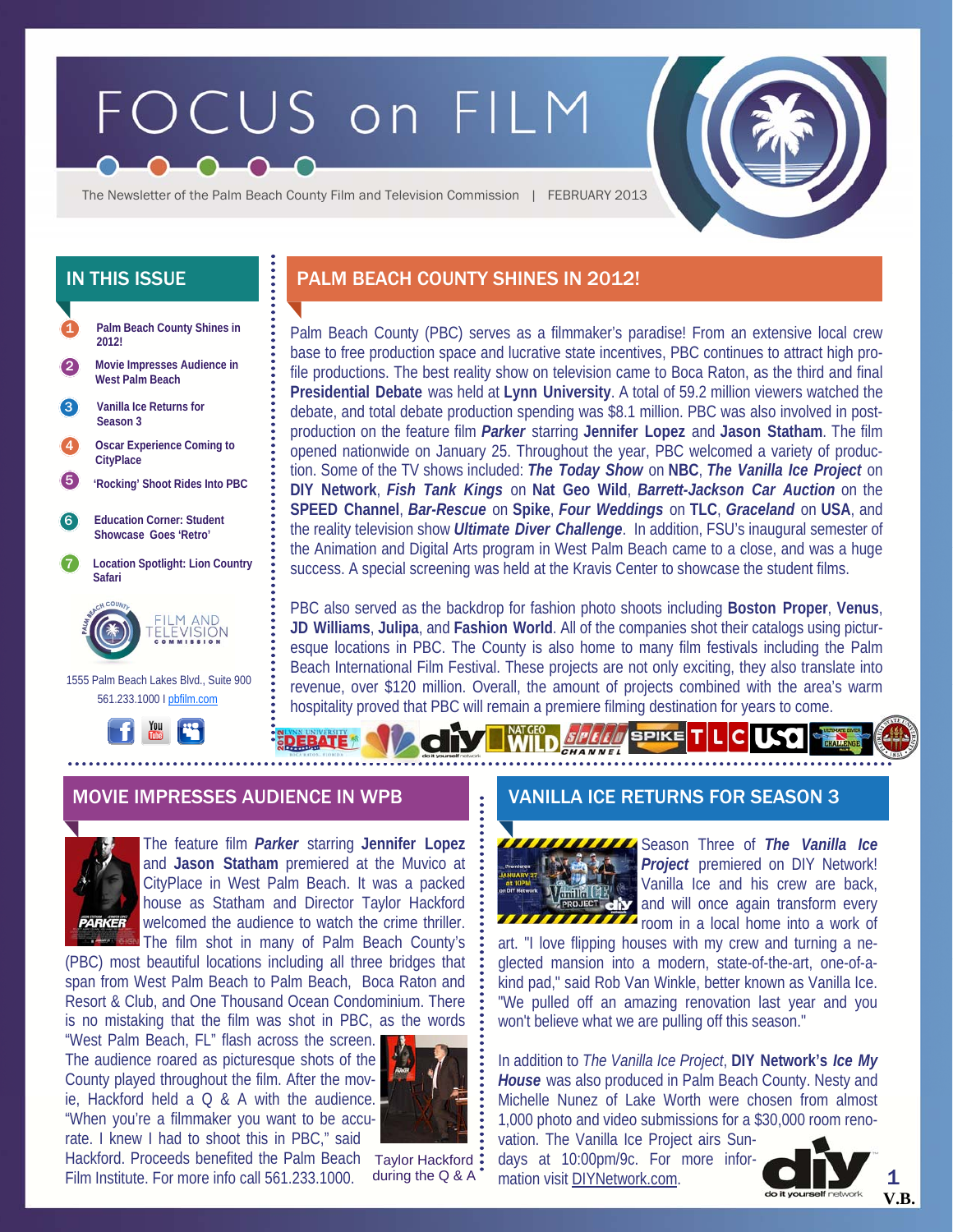FOCUS ON FILM

# OSCAR EXPERIENCE COMING TO CITYPLACE **LOVE MATCH FOR DELRAY AND TENNIS**

Palm Beach **Film Festival** 

The Red Carpet rolls out at **Muvico Parisian 20 at CityPlace** on Oscar Sunday, February 24th at 7:30pm in celebration of

the biggest and most exciting nights in Hollywood – the 85th Academy Awards®. As one of only 46 officially sanctioned Oscar® viewing parties by the Academy of Motion Pictures and Sciences known as the Oscar® Experience, this event promises to deliver all the trills and surprises of this much anticipated evening.



"I can't think of a better way to experience the Oscars® than at this exclusive event," said **Randi Emerman**, executive director of the

Palm Beach International Film Festival (PBIFF). The 18th Annual PBIFF is April 4-11. For more information visit pbifilmfest.org.

## IRONS, TIGERS, AND BEARS...OH MY!



The PGA National Resort & Spa in Palm Beach Gardens will once again welcome the world's best golfers for the 2013 Honda Classic from February 25-March 3. Crisp, highdefinition coverage will be broadcast on both

NBC and the Golf Channel for a total of 12 hours! The Golf Channel will broadcast from 3:00pm-6:00pm ET on Thursday and Friday, and The Golf Channel and NBC/Bear Trap Simulcast will broadcast from 3:00pm-6:00pm ET on Saturday and Sunday. The Honda Classic will feature one of the strongest fields of the year, with the likes of Tiger Woods, Rory McIlroy, Lee Westwood, and a

number of the best golfers in the world coming to this event. They will compete for a purse of over \$5.8 million. Over 100,000 spectators are expected to come out to see the golf and be a part of the festivities.





The Palm Beach County Sports Commission played an important role in the tournament with the coordination of the visit. For more information visit

thehondaclassic.com or pgaresort.com.



Tennis enthusiasts will gather for the **Delray Beach International Tennis Championships**. Two tournaments will take place at the

*Delray Beach Intl Tennis Championships* 

Delray Beach Stadium & Tennis Center from February 25-March 3.

**The Tennis Channel** will broadcast portions of the event.

Each year the ITC attracts some of the best tennis players in the world. One volley event comes from past champs as top professionals such as International Tennis Hall of Famers, Davis Cup and Grand Slam winners compete in the round-

robin ATP Champions Tour event. The second set faces current tennis professionals in the singles and doubles elimination play of the ATP Champions Tour event. For info visit yellowtennisball.com.



### MILLION DOLLAR SHOWDOWN



This year's **Allianz Championship**  will once again hit the links at the **Old Course at Broken Sound in Boca Raton** from **February 4-10, 2013**. It is the PGA Champions

Tour's first full-field tournament of

*Allianz Championship* 

the season and the first in the early-season Florida swing. **The Golf Channel** will televise live all three rounds of championship play featuring a roster of golf legends, including 2012 defending champion Corey Pavin, 2011 champion Tom Lehman (2011 and 2012 Schwab Cup winner) and 2010 champion Bernhard Langer.



The field consists of 78 Champions Tour golfers, competing in a 54-hole stroke play. The Allianz offers a total purse of \$1.8 million. This will mark the 7th consecutive year the event has taken place in Palm Beach County. For more information visit allianzchampionship.com.

FISHING SHOW 'HOOKS' INTO PALM BEACH COUNTY



*Palm Beach Marriott Singer Island Beach Resort & Spa* 

*Bass 2 Billfish* is a hybrid reality show, that incorporates travel and reality while based in the diverse fishing environment in Florida. Host **Peter Miller**, professional angler and "Three Time World Sailfish Champion" takes guest anglers on a fishing adventure during each episode. The crew shot in Palm Beach County as part of their fourth season. Some of the featured locations were the **Palm Beach Marriott Singer Island Beach Resort & Spa**, **Peanut Island**, and **Lake Okeechobee**. "We are thrilled that our beautiful resort was shown on *Bass 2* 

*Billfish*, we look forward to continuing our relationship, and hosting future shoots," said General Manager, **Roger Amidon**. Season Four will air on **NBC Sports Outdoors** from January 2013 to June 2013. The show airs Saturdays at 9:30am and Wednesdays at 2:30pm. For more information visit bass2billfish.com.



 $\mathbf{c}$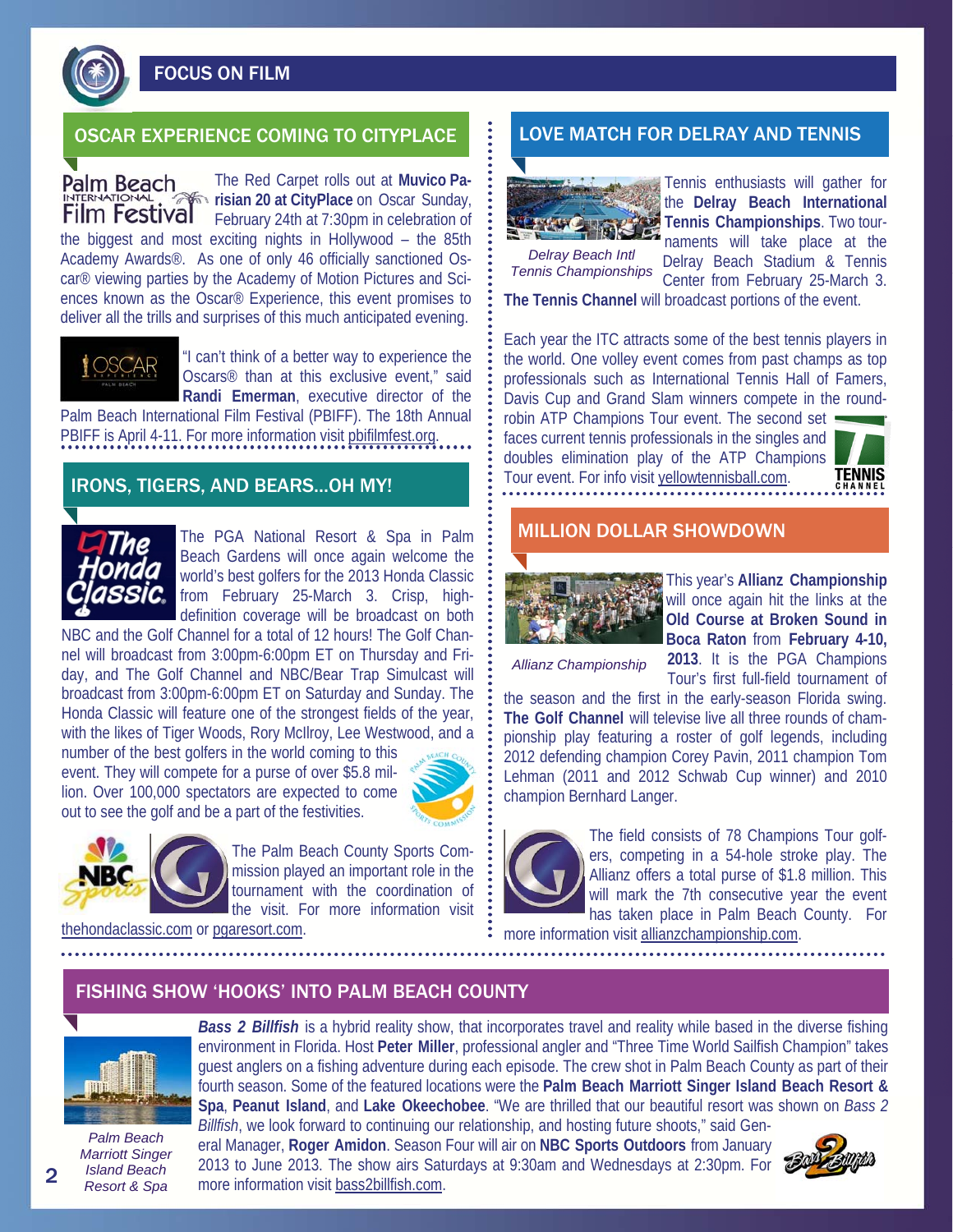

# 'ROCKING' SHOOT RIDES INTO PBC SOUND STUDIO ENGINEERS SUCCESS



Just before the new year, **Kid Rock** along with a crew from Robert Adamo Photography out of North Carolina came to Palm Beach County to film a top secret promo piece. Now the secret is out, and In its most thrilling and globally epic anniversary celebra-

*Kid Rock riding a Harley-Davidson* 

tion to date, **Harley-Davidson** announced an exclusive partnership with Kid Rock, including a performance for the company's 110th Anniversary celebration in Milwaukee over Labor Day weekend. The partnership brings together Harley-Davidson as a

title sponsor of Kid Rock's Rebel Soul tour. Harley-Davidson plans to offer fans unique experiences at each of the 60 planned stops during the Rebel Soul tour.

"Shooting the Harley-Davidson commercial in Palm Beach County was an absolute pleasure. The County, the Florida Department of Transportation, and the Florida Film Commission and its L.A. Liaison were exceptionally cooperative. I look forward to the next opportunity to film there," said Location Manager, **Andrew Nathanson**. Tickets for Kid Rock's Rebel Soul tour are available at ticketmaster.com. For info about the shoot call 561.233.1000.

# PBC WELCOMES PRESIDENTIAL YACHT



Five Presidents of the United States utilized the same yacht...known today as the "Honey Fitz." For President John F. Kennedy, some of his happiest moments were aboard that yacht.

*Honey Fitz* 

Kennedy named the yacht Honey Fitz for his maternal grandfather, John F. Fitzgerald. In the winter, the yacht was transferred to Palm Beach to be used on Kennedy vacations. While in Palm Beach, it was docked at Peanut Island.

Today, the yacht is represented by Lots of Yachts/Lots of Spots, and is used for photo and movies shoots, private charters, and parties. For more info visit lotsofyachts.com or call 800.773.2812.



**Saturn Sound Studios** based in West Palm Beach recently worked with Oscar winner **Christopher Plummer** when he visited their studio to record the voice over narration for the film *Titans of the Ice Age*. Producers Andy Wood and David Clark from Giant Screen Films were present for the recording

*Christopher* 

which was engineered by Rob Norris. "Titans of the Ice Age" transports viewers to the beautiful and otherworldy frozen landscapes of North America, Europe and Asia ten thousand years before modern civilization. *Titans of the Ice Age* is currently playing in IMAX The-*Plummer* 



aters across the Country.

In addition, **Bob Vila** of *This Old House*  fame visited Saturn Sound Studios to record scripts for his web and radio series *At Home with Bob Vila*. *At Home* 

*with Bob Vila* is a series of helpful time saving and home improvement tips that airs on stations around the country. For info call 561.832.2148. or visit saturnsoundstudios.com.

## BOCA PR GURU LEAPS TO VIMEO

**BARRY R. EPSTEIN** Associates, Inc. Vimeo proudly adds "barry epstein live" to their lineup of shows on vimeo.com. For many years, the

Boca Raton based public relations counselor **Barry R. Epstein, APR** hosted a weekly radio show on various AM stations and then with the advent of social media, etc. he took a high-tech leap into the 21st century to allow global access to his guests and sponsors via his own weekly internet television show, "barry epstein live." Now he is producing the half hour show via Vimeo and it is also archived every week on his website, publicrelations.nu and on the Boca Raton tribune website, bocatribune.com. For more info call 561.852.0000.

# LOCAL FILMMAKERS HAVE THE TICKET TO SUCCESS



*The Ticket Box* 

**Damaris Cruz**, a local producer started a new production company Babycalf Productions. The company's first production is *The Ticket Box*, a 45 minute featurette. Cruz directed from her original script. Teaming with Cruz are producers **C. Todd Vittum** and **Johnston Blakley**, who recently worked with Cruz on *Puerto Rico*. The film is shooting in Palm Beach County, and casting was completed, with many roles filled by students from classes at the **Burt Reynolds Institute for Film and Theatre**. "My film experience has come full circle," said Cruz, "one my first film classes was at BRIFT, so I know how talented and versatile anyone we get from them will be." Cruz previously worked on other projects

filmed in the County and chose to return due to the array of looks and the ample availability of versatile crew. "Everything we need is here" she added. For more info email babycalfproductions@gmail.com.